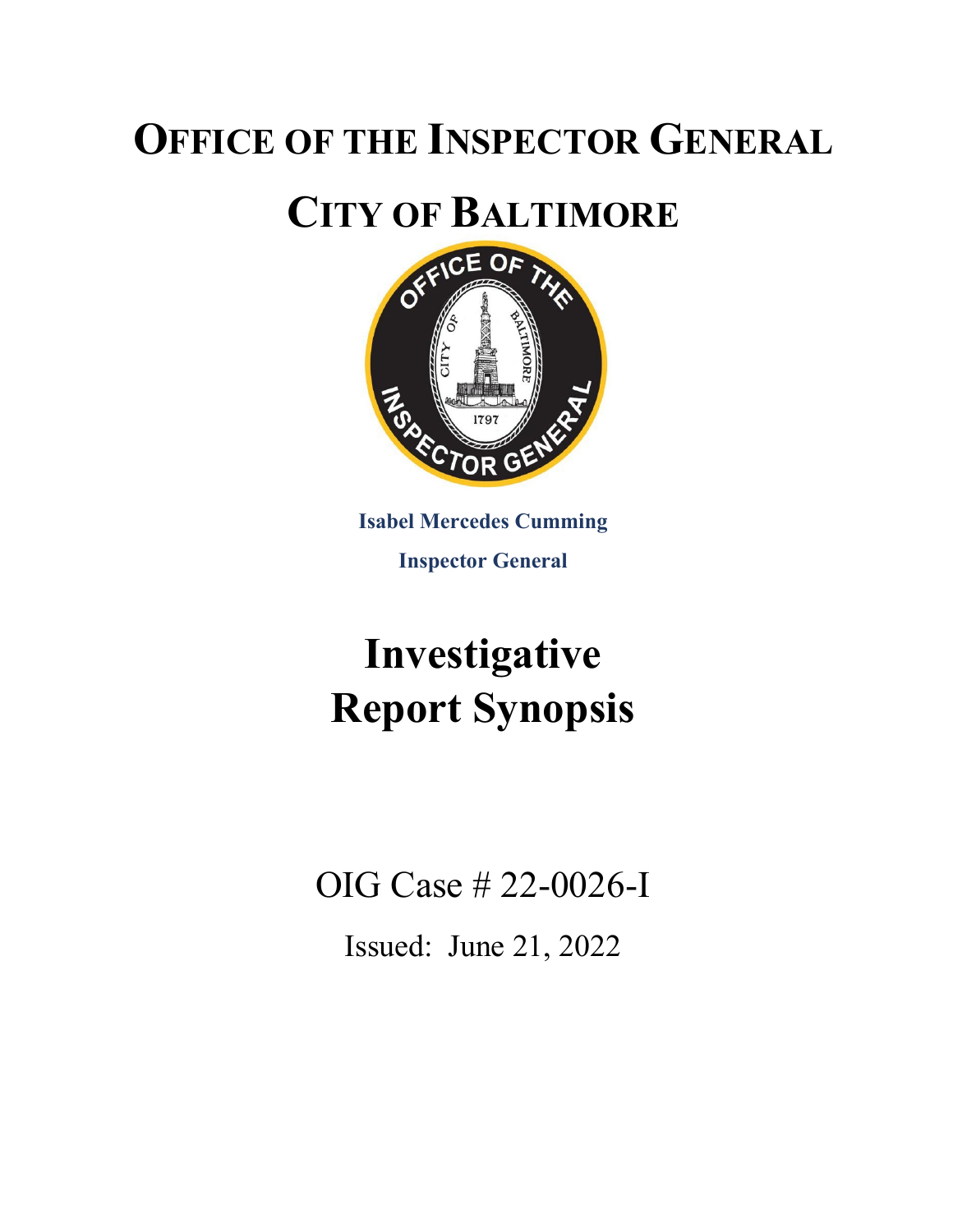

OFFICE OF THE INSPECTOR GENERAL Isabel Mercedes Cumming, Inspector General City Hall, Suite 635 100 N. Holliday Street Baltimore, MD 21202



June 21, 2022

Dear Citizens of Baltimore City,

The mission of the Office of the Inspector General (OIG) is to promote accountability, efficiency, and integrity in the City of Baltimore (City) government, as well as to investigate complaints of fraud, financial waste, and abuse. The OIG began an investigation in January 2022 after receiving information from the Department of Finance (DOF) reporting that numerous, potentially fraudulent payments were originating from a bank account for the Law Department's (Law) workers' compensation (WC) program.

Law currently has a contract with a third-party vendor (Vendor) to provide WC claims administration services for the City and has designated a Law employee (Employee) to oversee the contract. The Employee facilitates a daily transfer of funds to Law's WC bank accounts to offset the Vendor's WC payments from the previous day. This daily transfer of funds to the WC accounts results in a zero-dollar account balance at the end of every business day. The Vendor requested assistance from DOF on January 19, 2022, when it could not reconcile multiple WC account transactions. DOF then learned from the City's banking institution (Bank) about many possible fraudulent payments that occurred from November 2020 to January 2022.

The OIG determined the potentially fraudulent payments were associated with 22 external account holders and referred the matter to law enforcement for potential criminal investigation. The OIG also assisted the DOF in determining that the total unauthorized payments amounted to \$317,241.71. DOF then coordinated with the Bank to submit Written Statements of Unauthorized Debits (WSUD) forms to dispute the transactions. As of May 23, 2022, the City has received \$290,971.97 in credits due to the submittal of the WSUD forms. Due to certain transactions falling outside the 60-day reporting window, the City did not receive credits for \$26,269.74.

The investigation revealed that oversight mechanisms were not in place to identify and stop the fraudulent charges on the accounts quickly. By mail, the Bank did provide the Employee with monthly Account Analysis (AA) statements outlining the service fee charges associated with each WC account transaction. However, the Employee did not receive the more detailed Demand Deposit Account (DDA) statements from the Bank. These DDA statements displayed the daily WC account transactions, including the unauthorized debits. The Employee acknowledged to the OIG that they would have identified the fraudulent transactions sooner if they had received the DDA statements.

Furthermore, the OIG identified that the City paid the Bank for various service charges related to using the WC accounts. From June 2019 through February 2022, the City paid the Bank \$34,893.39 in service fees for an average monthly payment of \$1,057.38. The Vendor offered the City a bank account in its bid solicitation that it would manage at no additional cost. The City did not select the Vendor-managed bank account option. Vendor personnel confirmed this option would include fraud and loss protection but would only provide the City with read-only account access.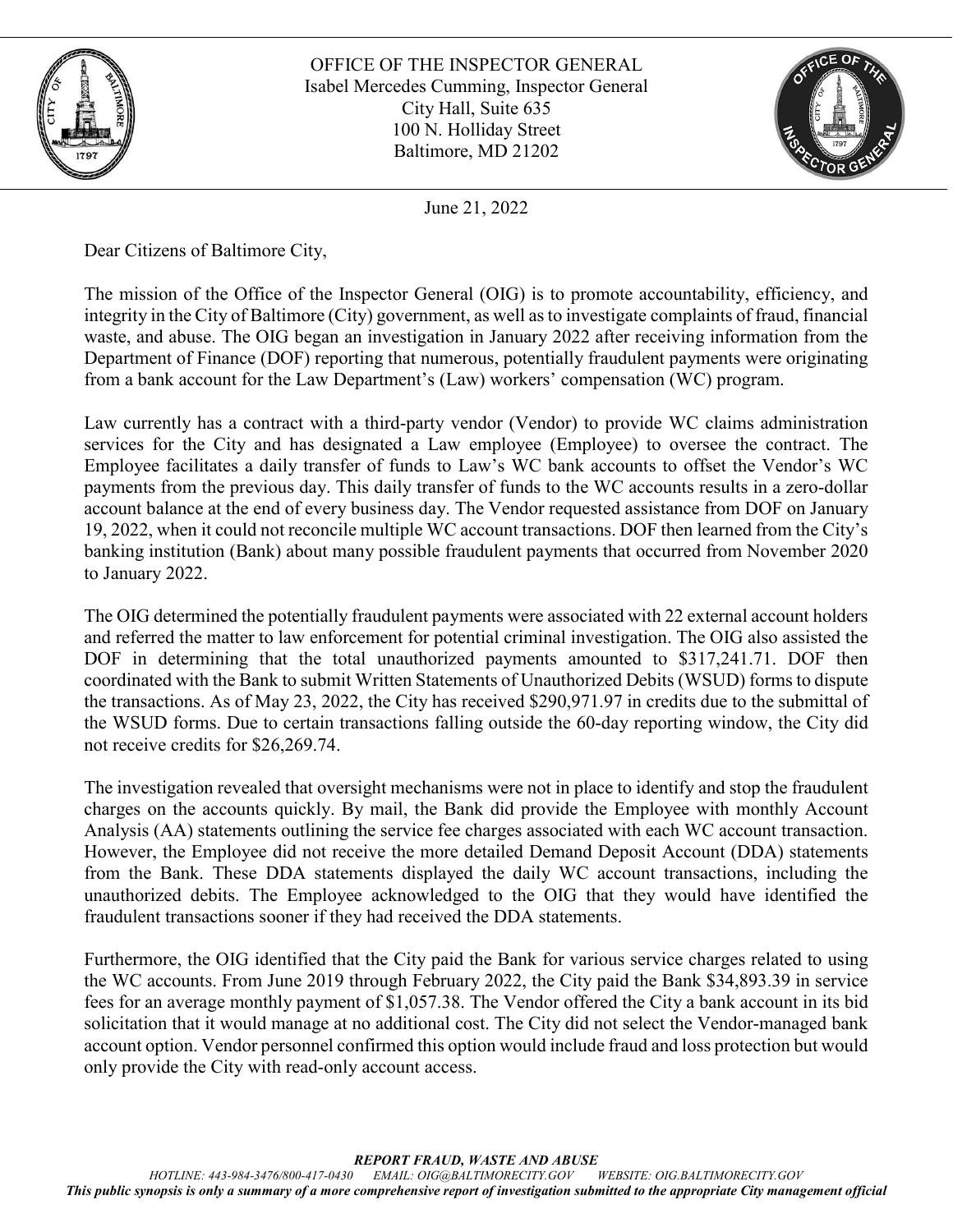The OIG recommends that the DOF contact the Bank to ensure Law receives the monthly AA and DDA statements for the WC accounts in a timely manner. Further, the OIG found that the City may be able to elect an account managed by the Vendor for the facilitation of the WC program at no additional cost, potentially eliminating an average monthly expense of \$1,057.38 in service fees.

Sincerely, mirasa

Isabel Mercedes Cumming **Inspector General** 

cc: Jim Shea, City Solicitor Michael Huber, Mayor's Chief of Staff Christopher Shorter, City Administrator Henry Raymond, Director of Finance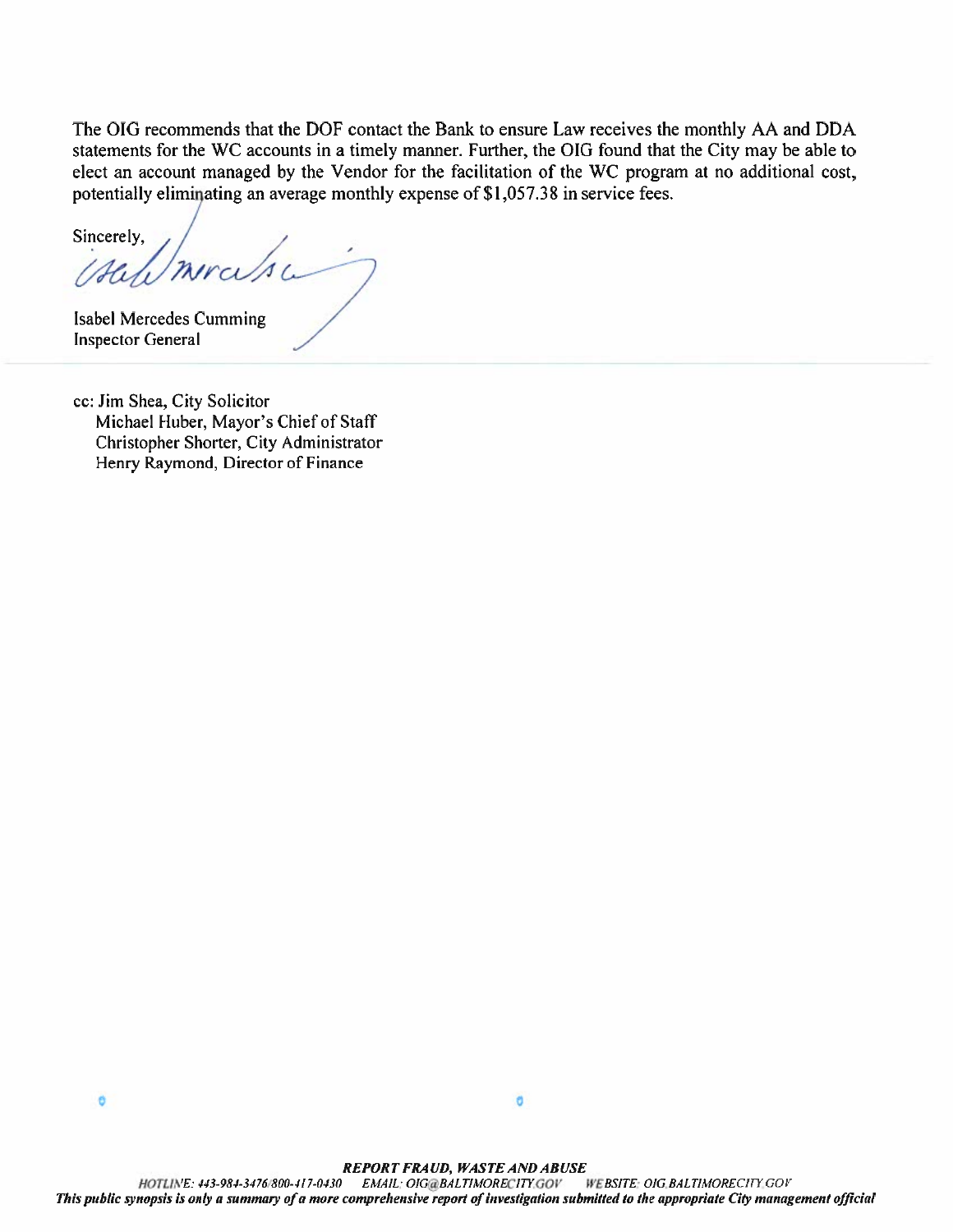# **City Solicitor Response**

Case #22-0026-I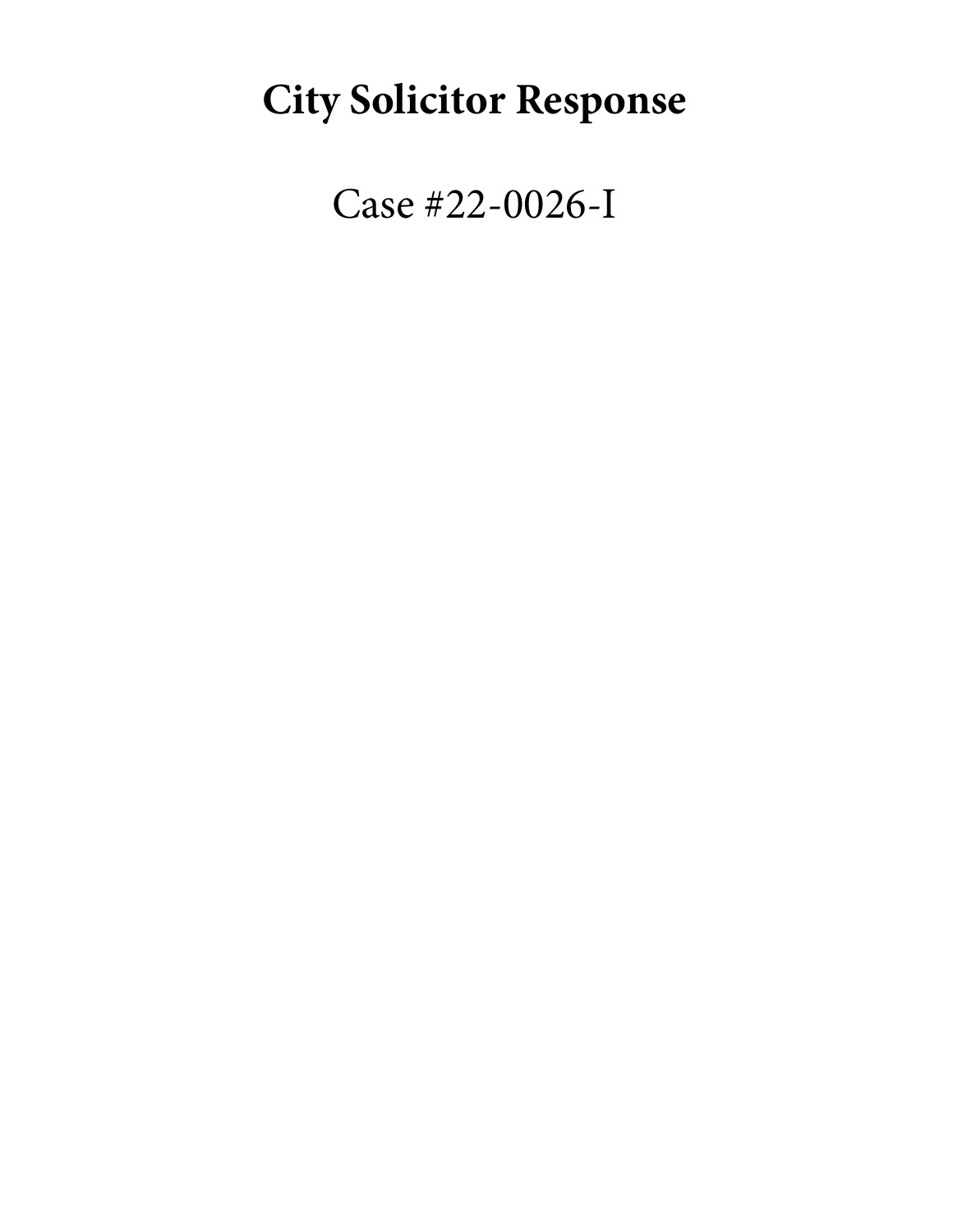### **CITY OF BALTIMORE**

**BRANDON M. SCOTT Mayor**



**DEPARTMENT OF LAW JAMES L. SHEA, CITY SOLICITOR 100 N. HOLLIDAY STREET SUITE 101, CITY HALL BALTIMORE, MD 21202**

June 15, 2022

Isabel Mercedes Cumming, Inspector General Office of the Inspector General for Baltimore City City Hall, Suite 635 100 N. Holliday Street Baltimore, MD 21202

Re: Response to Report of the Office of Inspector General in Case #22-0026-I

Dear Inspector General Cumming:

The City Solicitor is responding to the Case #22-026-I.

The Finance Department, after consultation with the Law Department, alerted your office that it noticed questionable ACH (Automated Clearing House) withdrawals for electronic fund transfers from the City's Workers' Compensation Claims Corporate Checking Account (the "Account") between December of 2020 and January of 2022. Your investigation ensued. We are pleased to receive the anticipated investigatory report.

Your office discovered that the ACH fund transfers were fraudulent and worked with law enforcement. Your office also worked with the Finance Department to alert the City's bank to these issues and recover a large portion of the fraudulent ACH fund transfers.

You determined the Account, although funded by the City, is utilized solely by the City's Third-Party Workers Compensation Administrator ("Third-Party Administrator") to pay claims and other fees on the City's behalf. While the bank gave statements to the City concerning the fees charged to operate the Account, neither the Law Department nor the Third-Party Administrator received any detailed statements for Account transactions. Thus, the fraudulent ACH fund transfers out of the Account went undetected.

Your office concluded, and the Law Department agrees, that it would be best if the Law Department worked with the Finance Department to close the Account. The City's Third-Party Administrator should take over the payment functions done through this Account by opening its own account and billing the City for the money needed for those transactions. This will allow the Third-Party Administrator to closely monitor the account by reviewing detailed statements from its own bank. Eliminating the Account will also obviate the need for the City to pay Account fees.

Since the City's Third-Party Administrator already offered to manage these payments through its own bank account – fee-free – as part of its current contract with the City, shifting to this model should be expedient. It will also allow the Workers Compensation Contract Administrator to focus